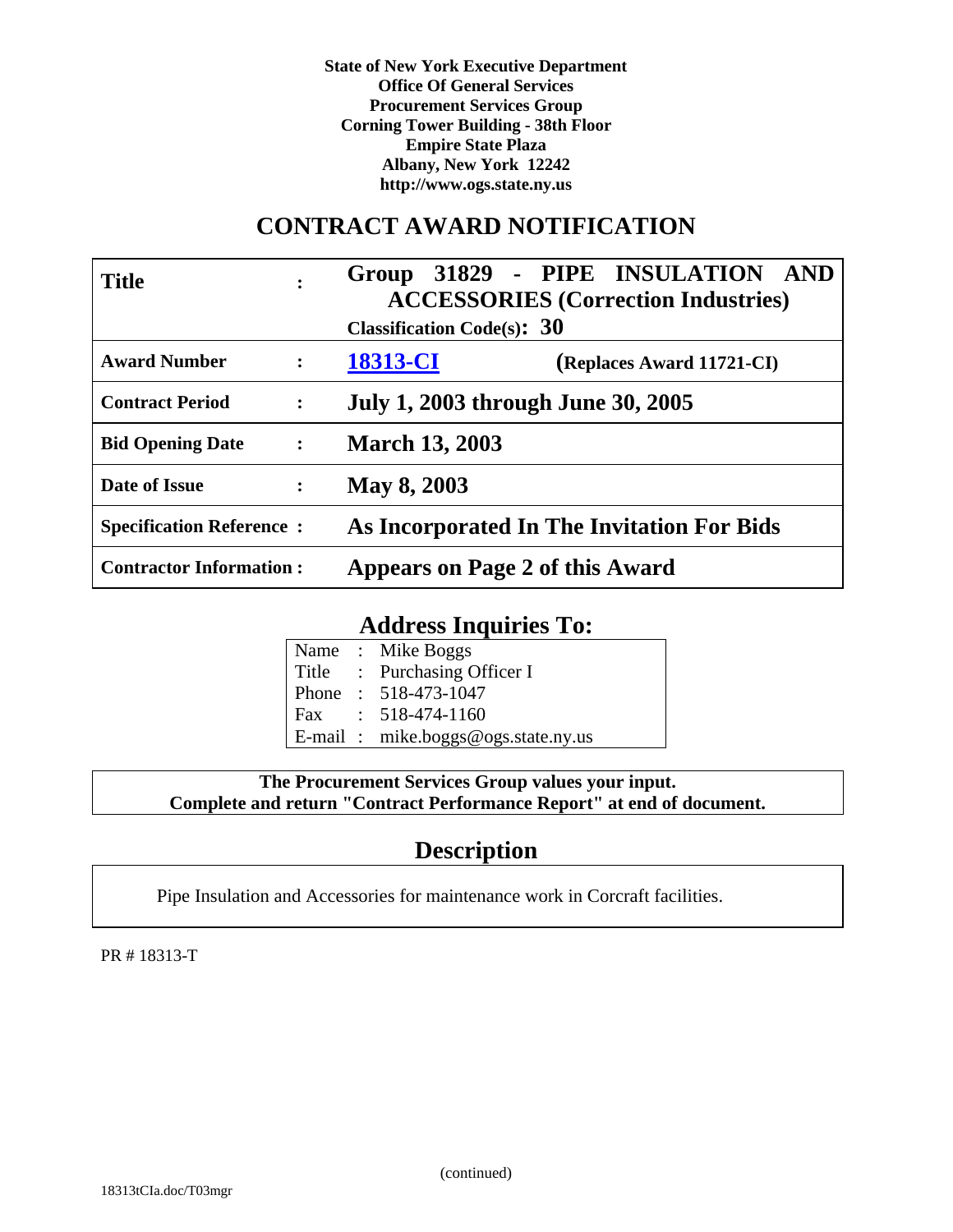# **NOTE: See individual contract items to determine actual awardees. CONTRACT # CONTRACTOR & ADDRESS TELEPHONE # FED.IDENT.#**

PC60261 ALLSTATE INSULATION LLC (570) 824-7075 223554582 46 East Liberty Street Mr. Jeff Sauers Ashley, PA 18706 Fax: (570) 824-7206 Disc.: 1% - 15 Days

\*Allstate accepts the NYS Procurement Card for orders up to \$2,500.00.

# Cash Discount, If Shown, Should be Given Special Attention. **INVOICES MUST BE SENT DIRECTLY TO THE ORDERING AGENCY FOR PAYMENT. (See "Contract Payments" and "Electronic Payments" in this document.)**

AGENCIES SHOULD NOTIFY THE PROCUREMENT SERVICES GROUP PROMPTLY IF THE CONTRACTOR FAILS TO MEET DELIVERY OR OTHER TERMS OF THIS CONTRACT. PRODUCTS OR SERVICES WHICH DO NOT COMPLY WITH THE SPECIFICATIONS OR ARE OTHERWISE UNSATISFACTORY TO THE AGENCY SHOULD ALSO BE REPORTED TO THE PROCUREMENT SERVICES GROUP.

#### SMALL, MINORITY AND WOMEN-OWNED BUSINESSES:

The letters SB listed under the Contract Number indicate the contractor is a NYS small business. Additionally, the letters MBE and WBE indicate the contractor is a Minority-owned Business Enterprise and/or Woman-owned Business Enterprise.

#### NOTE TO ALL CONTRACT USERS:

The terms and conditions of the bid solicitation which apply to the award appear at the end of this document. We strongly advise all contract users to familiarize themselves with all terms and conditions before issuing a purchase order.

#### PRICE:

Price includes all customs duties and charges and is net, F.O.B. destination any point in New York State as designated by the ordering agency including tailgate delivery.

Agency Option: Agency may pick up at nearest contractor's warehouse, provided the warehouse is located in New York State, (contract price F.O.B. agency truck) including less than \$300.00 minimum delivery quantity at contract price. However, agency shall contract contractor in regard to when material will be available prior to issuing purchase order. Such purchase order shall be marked "For pick up by purchaser's truck."

ITEM A: Fiberglass Pipe Insulation, 3' lengths, Detailed Specifications

|       | <b>COPPER PIPING</b> | Annual            |         |                      |
|-------|----------------------|-------------------|---------|----------------------|
| Item  | Size:                | Estimated         | Price   | Mfr. $&$             |
| No.   | Pipe x Insl. Wall    | <b>Quantities</b> | Each    | Number               |
| (A.1) | $5/8 \times 1$       | 75 Ea.            | \$1.670 | $5/8 \times 1$       |
| (A.2) | $5/8 \times 1 - 1/2$ | 75 Ea.            | \$3.397 | $5/8 \times 1 - 1/2$ |
| (A.3) | $7/8 \times 1$       | 75 Ea.            | \$1.670 | $7/8 \times 1$       |
| (A.4) | $1 - 1/8 \times 1$   | 100 Ea.           | \$1.915 | $1 - 1/8 \times 1$   |
| (A.5) | $1-3/8 \times 1$     | 175 Ea.           | \$1.939 | $1-3/8 \times 1$     |
| (A.6) | $5/8 \times 1$       | 150 Ea.           | \$1.670 | $5/8 \times 1$       |
| (A.7) | $7/8 \times 1$       | 75 Ea.            | \$1.670 | $7/8 \times 1$       |
| (A.8) | $7/8 \times 1 - 1/2$ | 750 Ea.           | \$3.397 | $7/8 \times 1 - 1/2$ |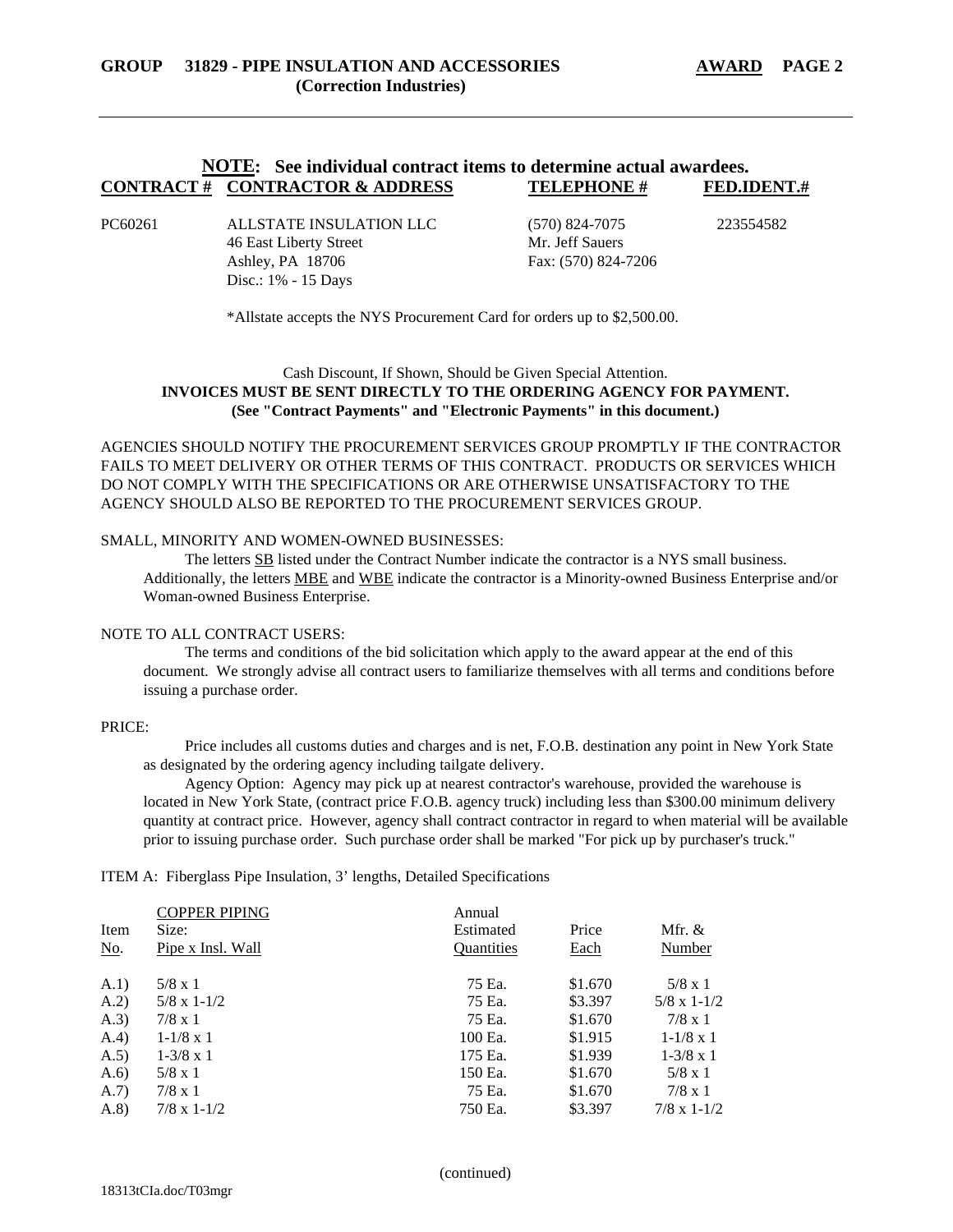ITEM A: IRON PIPING: (Cont'd)

|             | <b>TEM A. INVITED TO.</b> (COM $u$ ) | Annual     |          |                          |
|-------------|--------------------------------------|------------|----------|--------------------------|
| Item        | Size:                                | Estimated  | Price    | Mfr. &                   |
| <u>No</u> . | Pipe x Insl. Wall                    | Quantities | Each     | <b>Number</b>            |
|             |                                      |            |          |                          |
|             | <b>IRON PIPING</b>                   |            |          |                          |
| (A.9)       | $3/4 \times 1$                       | 100 Ea.    | \$1.915  | $3/4 \times 1$           |
| A.10)       | $1/2 \times 1$                       | 100 Ea.    | \$1.670  | 1/2 x 1                  |
| A.11)       | $1 \times 1$                         | 100 Ea.    | \$1.939  | $1 \times 1$             |
| A.12)       | $1-1/4 x 1$                          | 100 Ea.    | \$2.231  | $1 - 1/4 x 1$            |
| A.13)       | $1 - 1/2 \times 1$                   | 100 Ea.    | \$2.363  | $1 - 1/2 x 1$            |
| A.14)       | $2 \times 1$                         | 375 Ea.    | \$2.591  | $2 \times 1$             |
| A.15)       | $2-1/2 \times 1$                     | 75 Ea.     | \$2.879  | $2 - 1/2 x 1$            |
| A.16)       | $3 \times 1$                         | 500 Ea.    | \$3.225  | $3 \times 1$             |
| A.17)       | $3-1/2 \times 1$                     | 100 Ea.    | \$3.541  | $3-1/2 \times 1$         |
| A.18        | $4 \times 1$                         | 100 Ea.    | \$4.146  | 4 x 1                    |
| A.19)       | $1/2 \times 1 - 1/2$                 | 75 Ea.     | \$11.804 | $1/2 \times 1 - 1/2$     |
| A.20        | $3/4 \times 1 - 1/2$                 | 500 Ea.    | \$3.541  | $3/4 \times 1 - 1/2$     |
| A.21)       | $1 \times 1 - 1/2$                   | 750 Ea.    | \$3.743  | $1 \times 1 - 1/2$       |
| A.22)       | $1-1/4 \times 1-1/2$                 | 950 Ea.    | \$4.002  | $1-1/4 \times 1-1/2$     |
| A.23)       | $1-1/2 \times 1-1/2$                 | 850 Ea.    | \$4.218  | $1 - 1/2 \times 1 - 1/2$ |
| A.24)       | $2 \times 1 - 1/2$                   | 1,400 Ea.  | \$4.621  | $2 \times 1 - 1/2$       |
| A.25        | $2-1/2 x 2$                          | 500 Ea.    | \$7.356  | $2-1/2 x 2$              |
| A.26        | 3 x 2                                | 500 Ea.    | \$7.903  | $3 \times 2$             |
| A.27)       | $3-1/2 \times 2$                     | 100 Ea.    | \$8.522  | $3-1/2 \times 2$         |
| A.28        | $4 \times 2$                         | 150 Ea.    | \$9.112  | $4 \times 2$             |
| A.29        | $4-1/2 \times 2$                     | 75 Ea.     | \$9.747  | $4-1/2 \times 2$         |
| (A.30)      | 5 x 2                                | 150 Ea.    | \$10.263 | 5 x 2                    |
| A.31)       | 6 x 2                                | 75 Ea.     | \$10.551 | 6 x 2                    |
| A.32)       | $2 \times 2 - 1/2$                   | 175 Ea.    | \$7.887  | $2 \times 2 - 1/2$       |
| A.33)       | $2-1/2 \times 2-1/2$                 | 500 Ea.    | \$8.480  | $2-1/2 \times 2-1/2$     |
| A.34)       | $3 \times 2 - 1/2$                   | 225 Ea.    | \$9.652  | $3 \times 2 - 1/2$       |
| A.35)       | $3-1/2 \times 2-1/2$                 | 75 Ea.     | \$10.256 | $3-1/2 \times 2-1/2$     |
| A.36)       | $4 \times 2 - 1/2$                   | 175 Ea.    | \$10.763 | $4 \times 2 - 1/2$       |
| A.37)       | $5 \times 2 - 1/2$                   | 75 Ea.     | \$12.413 | $5 \times 2 - 1/2$       |
| (A.38)      | $6 \times 2 - 1/2$                   | 75 Ea.     | \$14.308 | $6 \times 2 - 1/2$       |
| (A.39)      | $8 \times 2 - 1/2$                   | 40 Ea.     | \$17.051 | $8 \times 2 - 1/2$       |
| A.40        | $10 \times 2 - 1/2$                  | 75 Ea.     | \$20.388 | $10 \times 2 - 1/2$      |
| A.41)       | $2-1/2 \times 3$                     | 75 Ea.     | \$10.942 | $2-1/2 \times 3$         |
| (A.42)      | $3 \times 3$                         | 75 Ea.     | \$11.789 | $3 \times 3$             |
| A.43)       | $3-1/2 \times 3$                     | 75 Ea.     | \$12.799 | $3-1/2 \times 3$         |
| A.44)       | $4 \times 3$                         | 75 Ea.     | \$13.717 | $4 \times 3$             |
| A.45)       | $5 \times 3 - 1/2$                   | 100 Ea.    | \$18.396 | $5 \times 3 - 1/2$       |
| A.46)       | $6 \times 3 - 1/2$                   | 100 Ea.    | \$19.620 | $6 \times 3 - 1/2$       |
| A.47)       | $7 \times 3 - 1/2$                   | 75 Ea.     | \$20.784 | $7 \times 3 - 1/2$       |
| (A.48)      | $8 \times 3 - 1/2$                   | 100 Ea.    | \$22.505 | $8 \times 3 - 1/2$       |
| A.49)       | $10 \times 3 - 1/2$                  | 75 Ea.     | \$27.479 | $10 \times 3 - 1/2$      |
| A.50)       | $12 \times 3 - 1/2$                  | 75 Ea.     | \$35.073 | $12 \times 3 - 1/2$      |
| A.51)       | $14 \times 3 - 1/2$                  | 40 Ea.     | \$38.296 | $14 \times 3 - 1/2$      |
| A.52)       | $16 \times 3 - 1/2$                  | 40 Ea.     | \$42.296 | $16 \times 3 - 1/2$      |
|             |                                      |            |          |                          |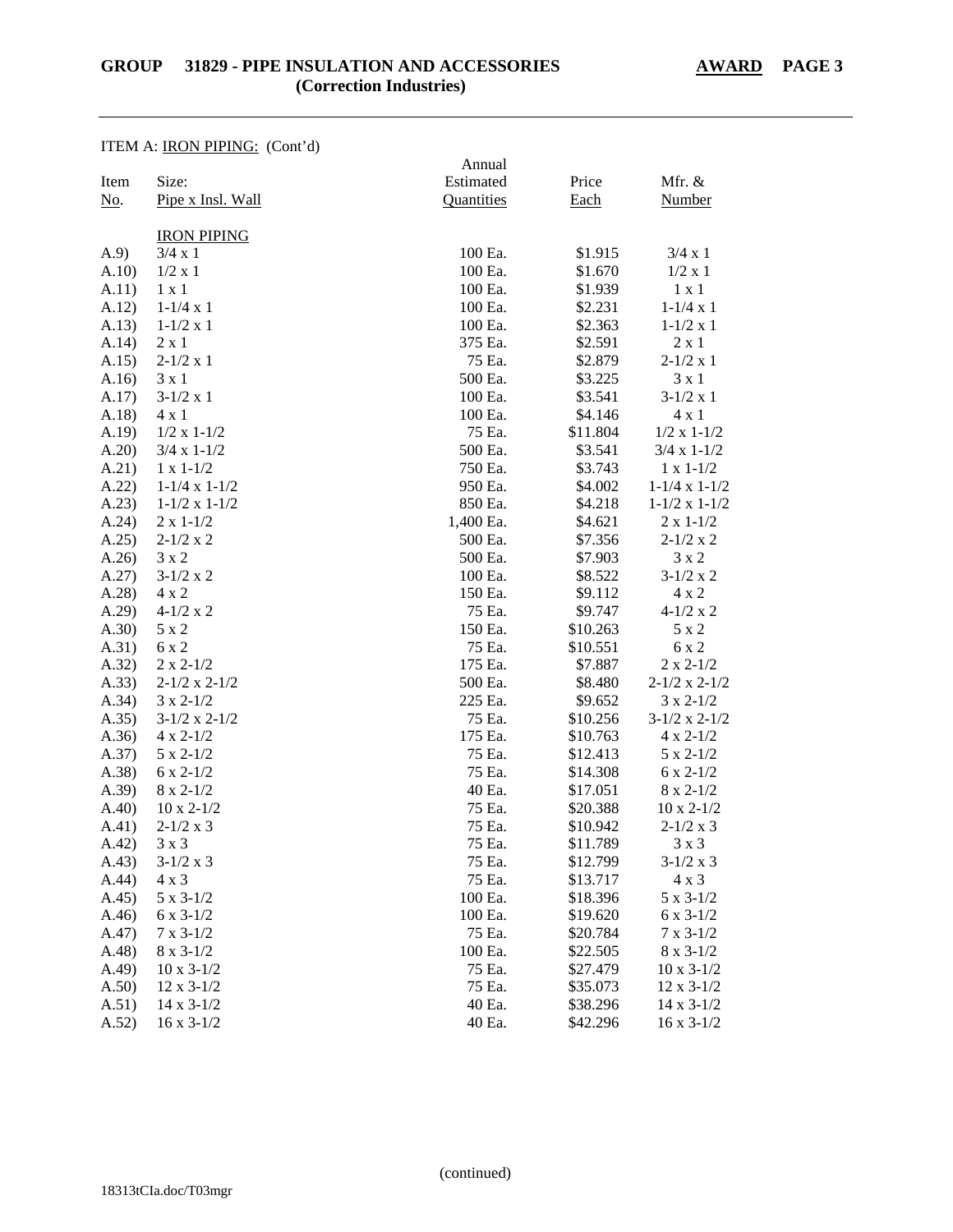|               | 90° Elbow  |       |          |           |
|---------------|------------|-------|----------|-----------|
| B.1)          | #7         | 1,000 | \$0.541  | #7-90     |
| B.4)          | #9         | 1,000 | \$0.695  | #9-90     |
| B.7)          | $\#10$     | 1,000 | \$0.871  | #10-90    |
| B.10)         | #11        | 1,000 | \$1.043  | #11-90    |
| B.13)         | #12        | 1,000 | \$1.219  | #12-90    |
| B.16          | #13        | 600   | \$1.625  | #13-90    |
| B.19          | #15        | 10    | \$2.903  | #15-90    |
| B.22)         | #17        | 144   | \$3.754  | #17-90    |
| B.25          | #18        | 45    | \$4.905  | #18-90    |
| B.28          | #19        | 20    | \$6.552  | #19-90    |
| <b>B.31</b> ) | #20        | 10    | \$8.877  | #20-90    |
| B.34)         | #22        | 10    | \$12.593 | #22-90    |
| B.37)         | #23        | 10    | \$14.390 | #23-90    |
| B.40)         | #25        | 10    | \$17.389 | #25-90    |
|               | 45° Elbow  |       |          |           |
| B.2)          | #7         | 315   | \$0.537  | #7-45     |
| B.5)          | #9         | 450   | \$0.695  | #9-45     |
| B.8)          | #10        | 500   | \$0.871  | $#10-45$  |
| B.11)         | #11        | 450   | \$11.043 | #11-45    |
| B.14)         | #12        | 500   | \$1.217  | #12-45    |
| B.17)         | #13        | 300   | \$1.628  | #13-45    |
| B.20          | #15        | 100   | \$2.901  | #15-45    |
| B.23)         | #17        | 20    | \$3.754  | #17-45    |
| B.26          | #18        | 10    | \$4.908  | #18-45    |
| B.29          | #19        | 10    | \$6.552  | #19-45    |
| <b>B.32</b> ) | #20        | 10    | \$8.161  | #20-45    |
| B.35)         | #22        | 10    | \$10.034 | #22-45    |
| B.38)         | #23        | 10    | \$11.423 | #23-45    |
| <b>B.41</b> ) | #25        | 10    | \$14.057 | #25-45    |
|               | <b>TEE</b> |       |          |           |
| B.3)          | #7         | 1,000 | \$0.964  | #7-T-V    |
| B.6)          | #9         | 950   | \$1.265  | #9-T-V    |
| B.9)          | $\#10$     | 900   | \$1.486  | $#10-T-V$ |
| B.12)         | #11        | 900   | \$1.857  | #11-T-V   |
| B.15          | $\#12$     | 1,000 | \$2.229  | #12-T-V   |
| B.18          | #13        | 900   | \$2.956  | #13-T-V   |
| B.21)         | #15        | 225   | \$4.813  | #15-T-V   |
| B.24)         | #17        | 50    | \$8.536  | #17-T-V   |
| B.27)         | #18        | 10    | \$10.378 | #18-T-V   |
| B.30)         | #19        | 10    | \$12.235 | #19-T-V   |
| B.33)         | #20        | 10    | \$13.761 | #20-T-V   |
| B.36)         | #22        | 10    | \$16.812 | #22-T-V   |
| B.39)         | #23        | 10    | \$18.353 | #23-T-V   |
| B.42)         | #25        | 10    | \$21.404 | #25-T-V   |

| ITEM B: Insulated PVC Fitting Covers & Jacketing, Detailed Specifications Item B: |  |  |  |
|-----------------------------------------------------------------------------------|--|--|--|
| $00^{\circ}$ Elbour                                                               |  |  |  |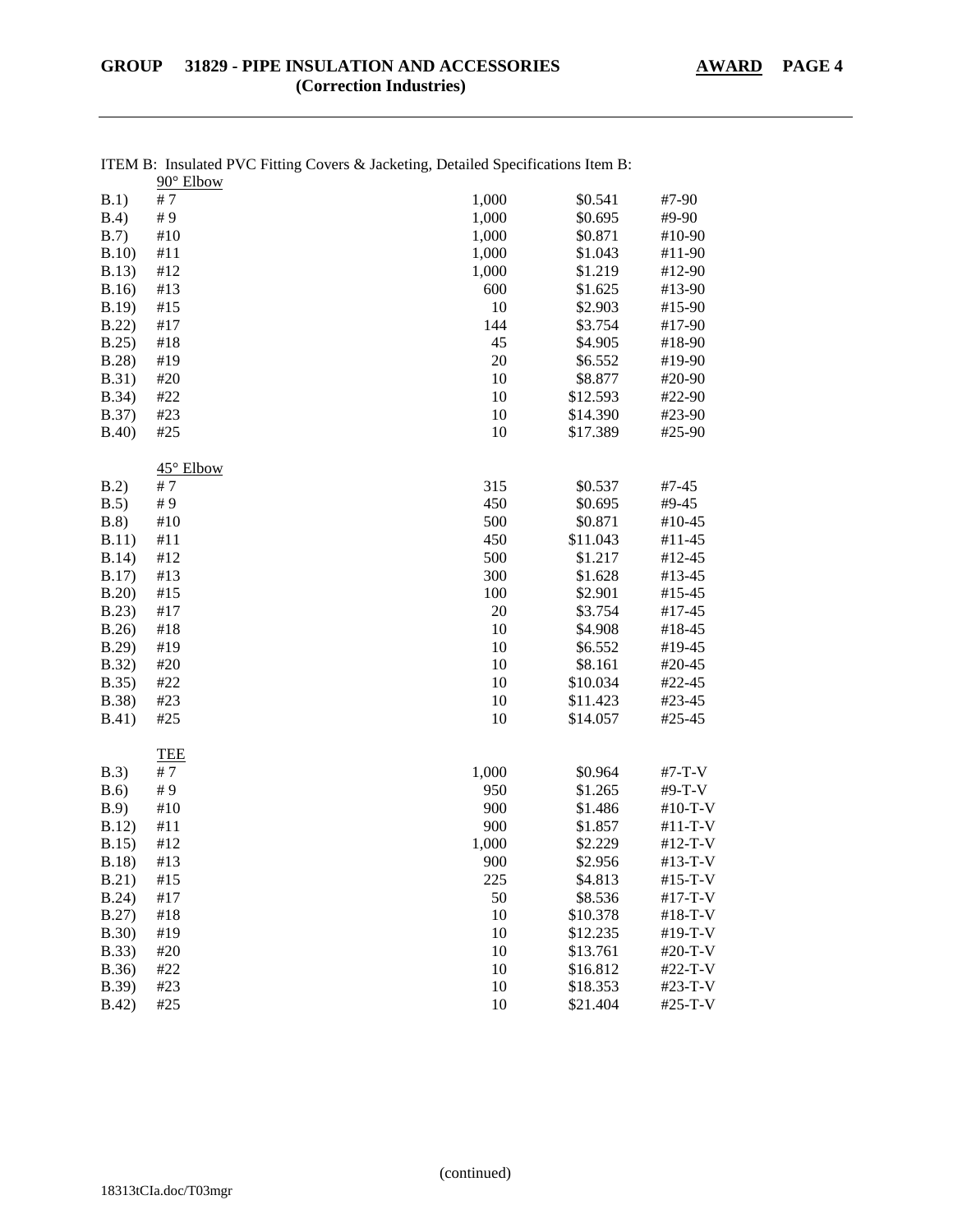| Item<br><u>No</u> .                  | Size:<br>Pipe x Insl. Wall                                                                                                                                       |                               |                 |                          | Annual<br>Estimated<br>Quantities                                     | Price<br>Each                                          | Mfr. &<br>Number                                                                                      |
|--------------------------------------|------------------------------------------------------------------------------------------------------------------------------------------------------------------|-------------------------------|-----------------|--------------------------|-----------------------------------------------------------------------|--------------------------------------------------------|-------------------------------------------------------------------------------------------------------|
| C.                                   | PVC Fitting Cover Tacks; as per Detailed<br>Specification Item C (500/Box).                                                                                      |                               |                 |                          | <b>90 Box</b>                                                         | \$14.63/box                                            | <b>TACKS</b>                                                                                          |
| D.1.                                 | Lap Tape, $3''$ x $150'$ as<br>per Detailed Specification Item D.                                                                                                |                               |                 |                          | 18 Rolls                                                              | \$12.15/Roll                                           | <b>3" ASJ TAPE</b>                                                                                    |
| D.2.                                 | Lap Tape, $4$ " x $150$ "; as<br>per Detailed Specification Item D.                                                                                              |                               |                 |                          | 16 Rolls                                                              | \$16.20/Roll                                           | 4" ASJ TAPE                                                                                           |
| E.1.                                 | White Vinyl Tape, 1" width by 100';<br>as per Detailed Specification Item E.                                                                                     |                               |                 |                          | 25 Rolls                                                              | \$4.948/Roll                                           | 1" Z TAPE                                                                                             |
| E.2.                                 | Tape; same as E.1 except $1-1/2$ " width                                                                                                                         |                               |                 |                          | 90 Rolls                                                              | \$7.193/Roll                                           | $1-1/2$ " Z TAPE                                                                                      |
| E.3.                                 | Tape; same as E.1 except 2" width                                                                                                                                |                               |                 |                          | 100 Rolls                                                             | \$9.418/Roll                                           | 2" Z TAPE                                                                                             |
|                                      |                                                                                                                                                                  |                               |                 |                          | <b>NEOPRENE PIPE INSULATION</b> as per Detailed Specification Item F: |                                                        |                                                                                                       |
| F.1.<br>F.2.<br>F.3.<br>F.4.         | <b>COPPER PIPING</b><br>$5/8$ " x $1/2$ "<br>$7/8$ " x $1/2$ "<br>$1-1/8$ " x $1/2$ "<br>$1-3/8$ " x $1/2$ "<br>Standard Length per Piece [Items F.1-F.4]: 6 ft. |                               |                 |                          | 1,400<br>900<br>500<br>2,000                                          | Price/Foot<br>\$0.310<br>\$0.347<br>\$0.388<br>\$0.426 | $5/8$ " x $1/2$ "<br>$7/8$ " x $1/2$ "<br>$1-1/8$ " x $1/2$ "<br>$1-3/8$ " x $1/2$ "                  |
|                                      | <b>IRON PIPING</b>                                                                                                                                               |                               |                 |                          |                                                                       |                                                        |                                                                                                       |
| F.5.<br>F.6.<br>F.7.<br>F.8.<br>F.9. | $3/4$ " x $1/2$ "<br>$1''$ x $1/2''$<br>$1 - 1/4$ " x $1/2$ "<br>$1 - 1/2$ " x $1/2$ "<br>$2"$ x $1/2"$                                                          |                               |                 |                          | 1,100<br>900<br>1,000<br>1,400<br>500                                 | \$0.367<br>\$0.407<br>\$0.495<br>\$0.599<br>\$0.767    | $3/4$ " x $1/2$ "<br>$1"$ x $1/2"$<br>$1-1/4$ " x $1/2$ "<br>$1 - 1/2$ " x $1/2$ "<br>$2$ " x $1/2$ " |
|                                      | Standard Length per Piece [Items F.5-F.9]: 6 ft.                                                                                                                 |                               |                 |                          |                                                                       |                                                        |                                                                                                       |
| G.                                   | Neoprene Contact Adhesive;<br>as per Detailed Specification Item G.                                                                                              |                               |                 |                          | 50 Pints                                                              | \$4.215/Pint                                           | Armstrong 520                                                                                         |
| Η.                                   | Vapor Barrier Sealant; as<br>per Detailed Specification Item H.                                                                                                  |                               |                 |                          | 45 Gals.                                                              | \$38.264/Gal                                           | Childer CP-10 Vi-Cryl                                                                                 |
| I.                                   |                                                                                                                                                                  |                               |                 |                          | Pipe & Tank Insulation; as per Detailed Specification Item I.         |                                                        |                                                                                                       |
| I.1.<br>I.2.                         | Thickness<br>2"<br>3"                                                                                                                                            | $\underline{W}$<br>36"<br>36" | Ŀ<br>26'<br>18' | Sq. Ft./Roll<br>78<br>54 | 10 Rolls<br>10 Rolls                                                  | \$91.18/Roll<br>\$96.34/Roll                           | 2" x 36" MicroFlex ASJ<br>3" x 36" MicroFlex ASJ                                                      |

Guaranteed Delivery: 10 Days A/R/O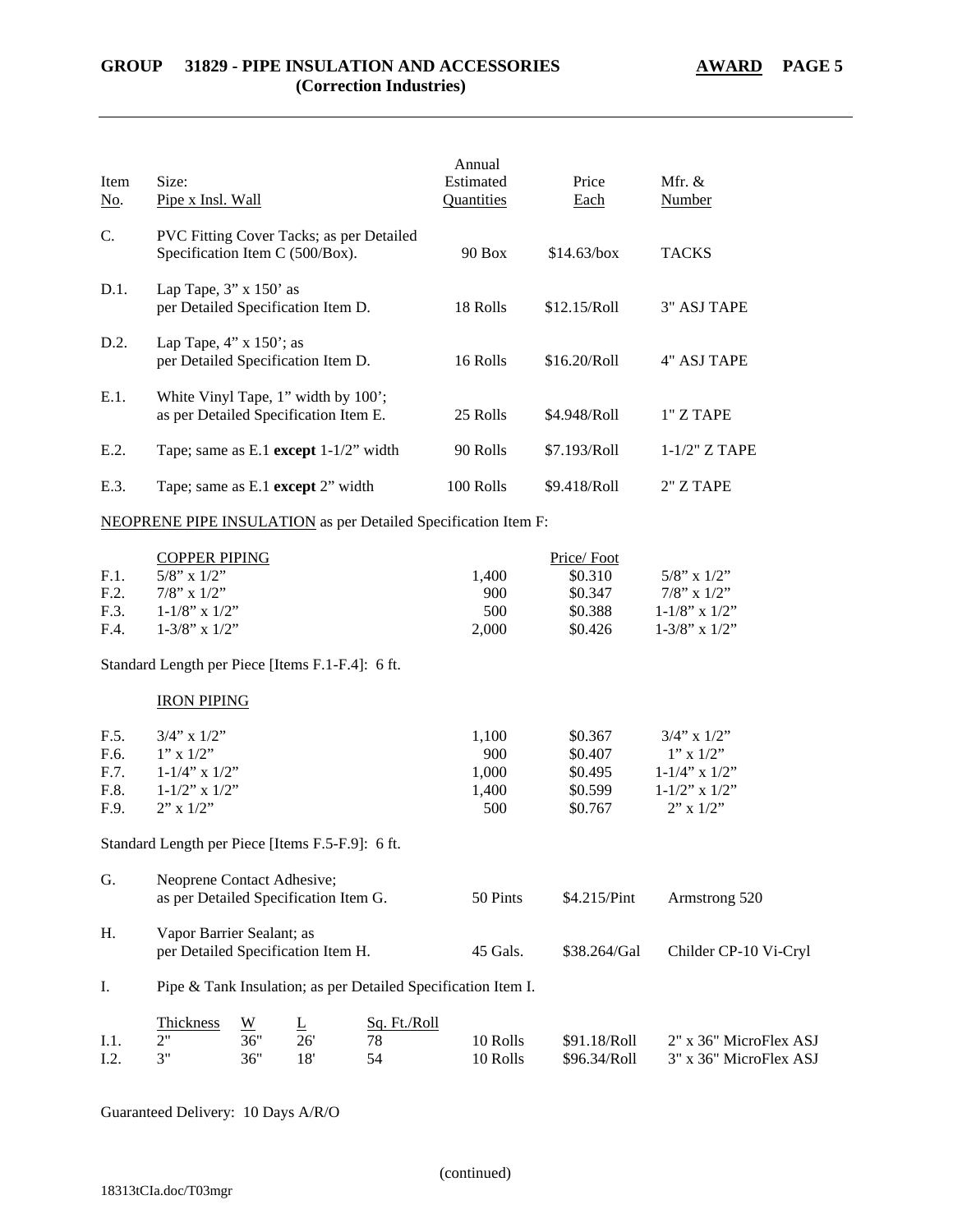#### REQUEST FOR CHANGE:

Any request by the agency or contractor regarding changes in any part of the contract must be made in writing to the Office of General Services, Procurement Services Group, prior to effectuation.

# CONTRACT PAYMENTS:

Payments cannot be processed by State facilities until the contract products have been delivered in satisfactory condition or services have been satisfactorily performed. Payment will be based on any invoice used in the supplier's normal course of business. However, such invoice must contain sufficient data including but not limited to contract number, description of product or service, quantity, unit and price per unit as well as federal identification number.

State facilities are required to forward properly completed vouchers to the Office of the State Comptroller for audit and payment. All facilities are urged to process every completed voucher expeditiously giving particular attention to those involving cash discounts for prompt payment.

If the contract terms indicate political subdivisions and others authorized by law are allowed to participate, those entities are required to make payments directly to the contractor. Prior to processing such payment, the contractor may be required to complete the ordering non-State agency's own voucher form.

See "Contract Billings" in Appendix B, OGS General Specifications.

#### ELECTRONIC PAYMENTS:

The Office of the State Comptroller (OSC) offers an "electronic payment" option in lieu of issuing checks. Contact OSC to obtain an information packet at 518-474-4032 or e-mail to epunit@osc.state.ny.us or visit their website at www.osc.state.ny.us.

### NOTE TO CONTRACTOR:

This Contract Award Notification is not an order. Do not take any action under this contract except on the basis of purchase order(s) from the agency or agencies.

If a purchase order is not received from the agency listed within two weeks after receipt of this award, the contractor should contact the agency directly requesting the submission of a purchase order. The Agency contact person is Michele Phalen, who can be reached at 518-436-6321, ext. 2514.

### CONTRACTOR'S NOTES:

1. Resultant Contractor shall furnish the agency with written acknowledgement of the shipping date at least two weeks prior to shipment. Failure to comply may be cause for the initiation of contract default proceedings.

2. If shipment will not be made within the guaranteed delivery time; the contractor is required to notify the agency in writing at least two weeks prior to the latest date of the original delivery obligation. This notification must include the reasons for the delay and the latest date the material will be shipped. Should the delay be intolerable to the using agency, appropriate contract default proceedings will be initiated. Failure to supply timely written notification of delay may be cause for default proceedings.

All correspondence for the aforementioned two points shall be directed to:

Department of Correctional Services Division of Industries 550 Broadway Albany, NY 12204-2802 ATTN: Michele Phalen

### ESTIMATED QUANTITIES:

The quantities or dollar values listed are estimated only. See "Estimated Quantity Contracts" in Appendix B, OGS General Specifications.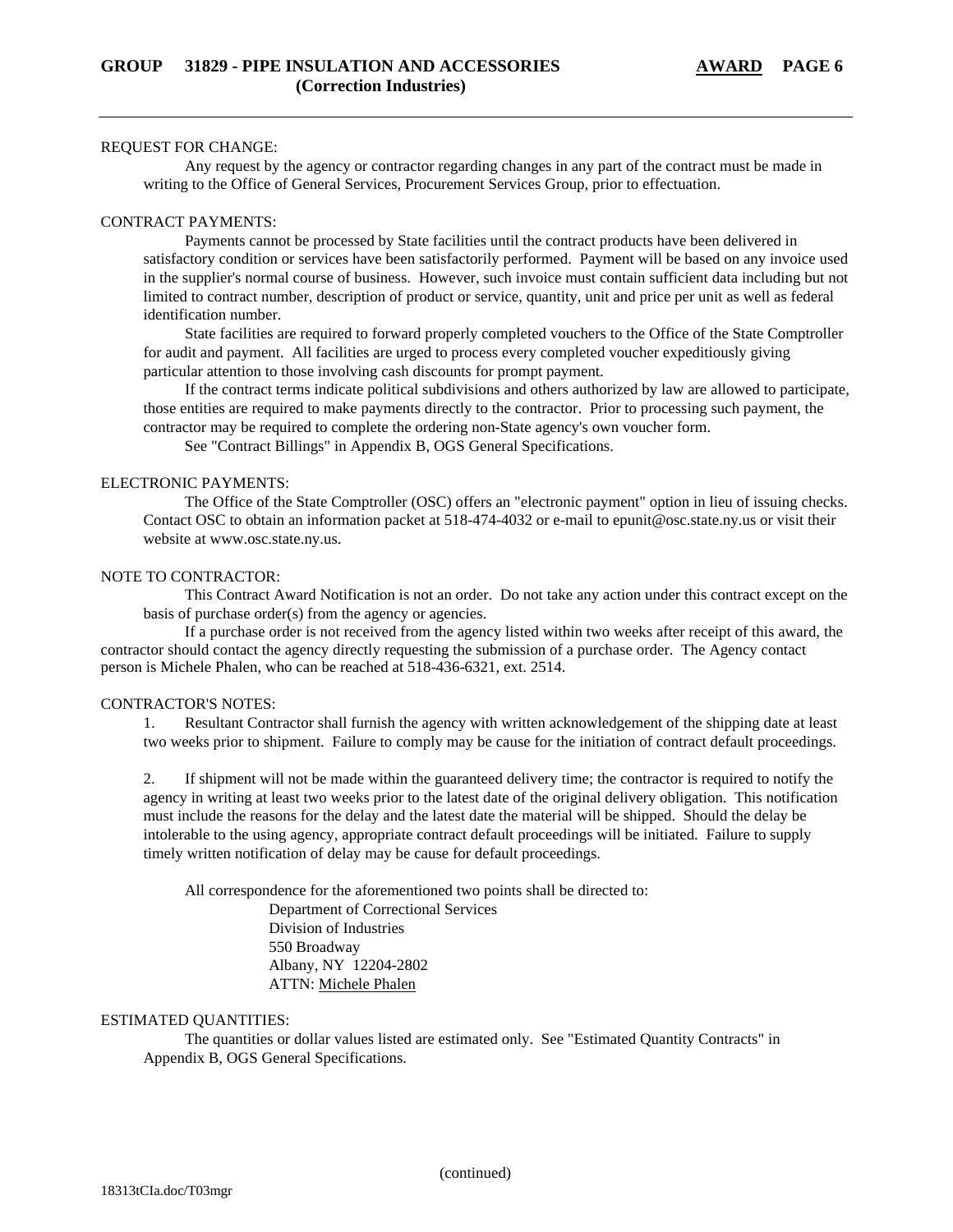#### CONTRACT PERIOD AND RENEWALS:

It is the intention of the State to enter into a contract for the term as stated on the Invitation for Bids except that the commencement and termination dates appearing on the Invitation for Bids may be adjusted forward unilaterally by the State for any resulting contract for up to two calendar months, by indicating such change on the Contract Award Notification.

The contract dates may be adjusted forward beyond two months only with the approval of the successful bidder. If, however, the bidder is not willing to accept an adjustment of the contract dates beyond the two month period, the State reserves the right to proceed with an award to another bidder.

Prices or discounts quoted are to be firm for the entire period of the contract. Price escalation or discount reduction will not be allowed and is specifically excluded from the terms and conditions of the Invitation for Bid, its specifications and subsequent contract award. Price decreases or discount increases are permitted at any time.

If mutually agreed between the Procurement Services Group and the contractor, the contract may be renewed under the same terms and conditions for additional period(s) not to exceed a total contract term of five (5) years.

#### SHORT TERM EXTENSION:

In the event the replacement contract has not been issued, any contract let and awarded hereunder by the State, may be extended unilaterally by the State for an additional period of up to one month upon notice to the contractor with the same terms and conditions as the original contract including, but not limited to, quantities (prorated for such one month extension), prices, and delivery requirements. With the concurrence of the contractor, the extension may be for a period of up to three months in lieu of one month. However, this extension terminates should the replacement contract be issued in the interim.

#### RESERVATION:

The State reserves the right to negotiate lower pricing, or to advertise for bids, any unanticipated excessive purchase. An "unanticipated excessive purchase" is defined as an unexpected order for a contract product(s) totaling more than \$10,000.00.

#### MINIMUM ORDER:

Minimum order will be \$300.00.

# STANDARDS:

All standards herein are minimum standards.

#### AGE AND CONDITION OF MATERIALS:

The material furnished shall show no evidence of deterioration due to negligence, improper handling, improper storage or exposure to weather.

All materials shall have been stored in conformance to manufacturer's instructions and shall be delivered to destination in the manufacturer's unbroken packages and bearing the manufacturer's printed label.

#### QUALITY ASSURANCE PROVISIONS:

The contractor shall be responsible for the performance of all inspection requirements and tests as specified in the Detailed Specifications. The State reserves the right to perform any of the specified inspections and tests to insure compliance with contract requirements.

## PHYSICAL CHARACTERISTICS:

All material furnished shall be guaranteed by the contractor to have satisfactory covering quality, and general satisfactory performance for the purpose intended.